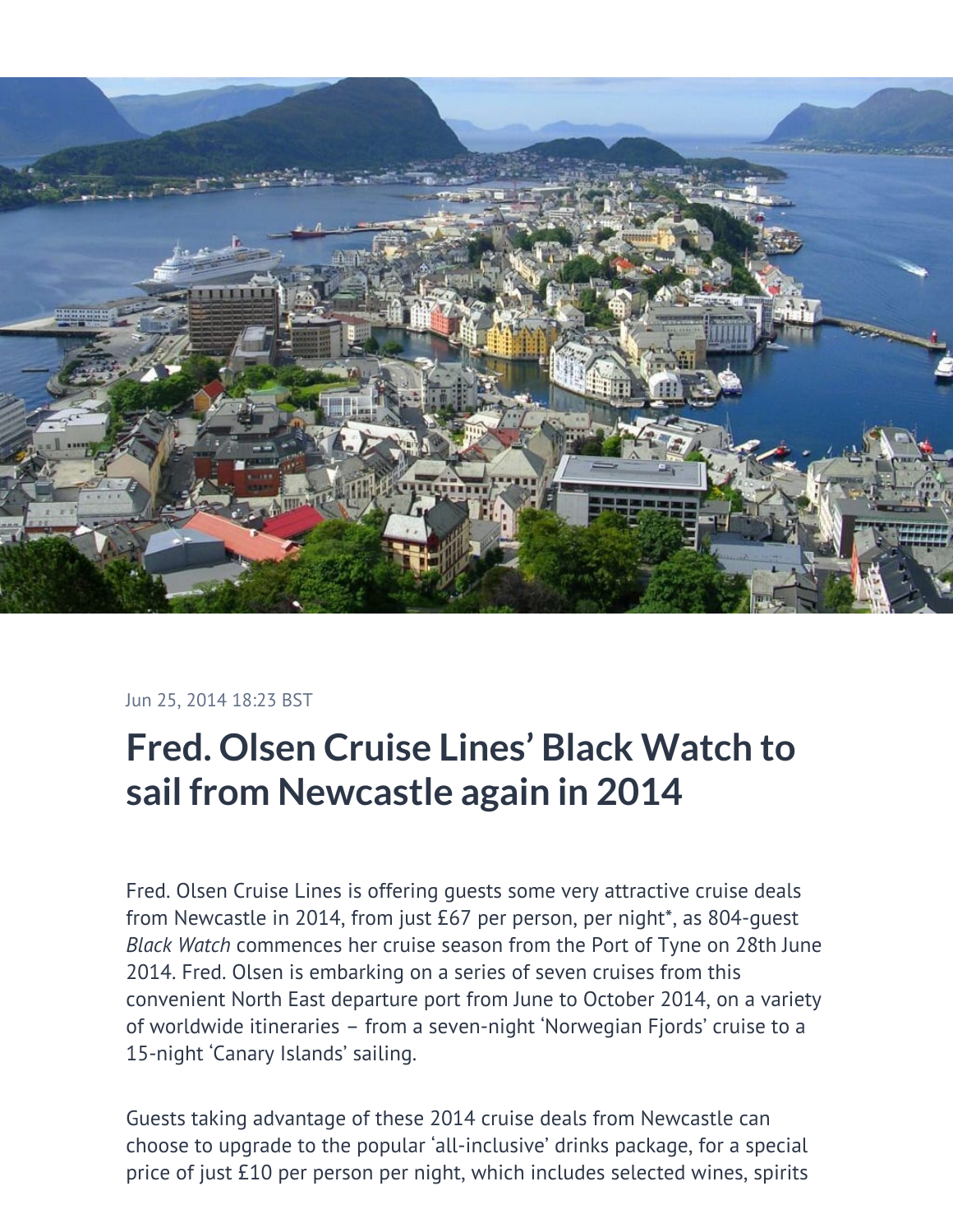beers and soft drinks. When you upgrade, premium branded drinks are also available at half price.

Fred. Olsen will also be offering guests its exclusive 'Enjoyment Promise', the biggest initiative of its kind ever to take place in the UK to encourage people to try cruising. Under the promise, people who have never cruised with Fred. Olsen before will be able to try a Fred. Olsen cruise, and if they do not enjoy it, Fred. Olsen will fly them home and refund their cruise fare\*. The promise is valid for bookings made at least 14 weeks in advance, and does not apply to cruises of six nights or less, or with a duration greater than 35 nights.

Nathan Philpot, Sales and Marketing Director for Fred. Olsen Cruise Lines, said:

"We are proud to be offering our loyal Newcastle guests the chance to take an even wider selection of cruises from 'right on their doorstep' this year, with a choice of different holiday durations and destinations.

"We have made a considerable investment in adding our unique Fred. Olsen branding to the Port of Tyne's International Passenger Terminal, and we are committed to our cruise programme in the North East. We will be offering an even greater number of cruise departures from Newcastle in 2015, with eight in total, and we are happy to be making our own contribution to the estimated £54 million that the cruise industry generates for the economy in the North East each year."

Steven Harrison, Port of Tyne's Chief Operating Officer, said:

"The team at our award-winning International Passenger Terminal have been working hard to prepare for another busy cruise season and are ready to give *Black Watch* a welcome return.

"As the region's only passenger shipping gateway, the well-connected Passenger Terminal at North Shields provides a comfortable and hassle-free start to a holiday or, for those visiting the Port, a memorable day's excursion."

Cruise guests in the Newcastle area can choose from a variety of exciting sailings on *Black Watch* in 2014, including: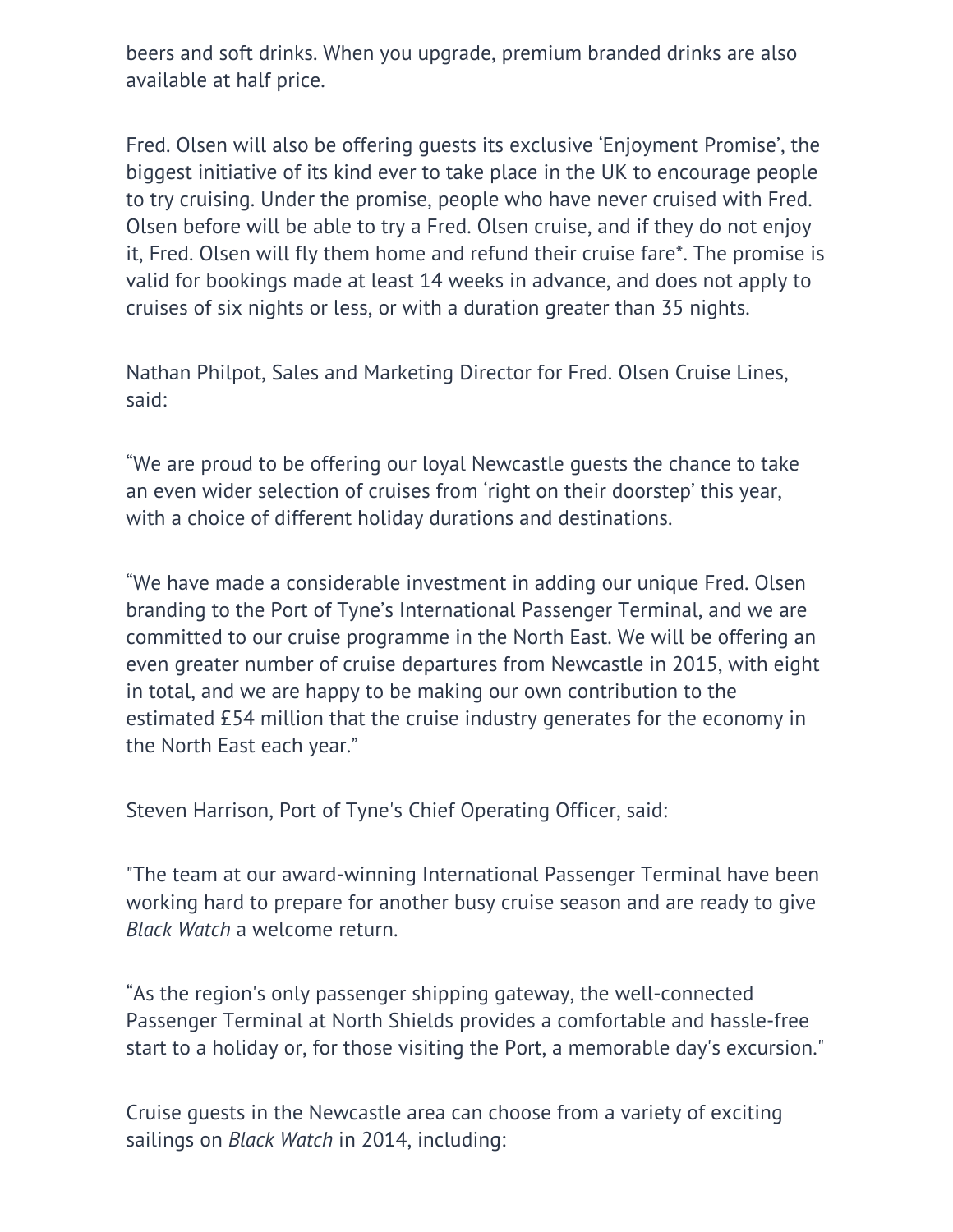#### - **W1406 15-night 'Voyage Towards the North Pole', ex Newcastle on 28th June 2014.** Prices start from £885 per person

This cruise calls first at **Kristiansund** (Norway); located over three islands and with connecting bridges, this is a fascinating place to explore. Grip, on Fisherman's Island, is well worth visiting, as is the famous 'Atlantic Road', described by many as 'the world's best road trip'.

After scenic cruising in **Rørvik**, **Torghatten**, the '**Seven Sisters**' mountain range, *Black Watch* crosses the **Arctic Circle** and reaches the world's most northerly village, **Honningsvåg** (Norway). Now a beautiful fishing port, after being destroyed in the Second World War, this is the gateway to the 'North Cape'.

*Black Watch* cruises the North Cape and 'Bear Island', before continuing to **Ny-Ålesund**, jutting out into the Arctic Ocean, from the northwest coast of Spitsbergen in the Svalbard archipelago. **Longyearbyen** (Svalbard) is the next port of call, situated deep in the Norwegian Arctic on Spitsbergen, and set at the end of the Advent Fjord.

This intrepid cruise then takes in the attractive town of **Tromsø** (Norway), boasting breath-taking coastal views from 'Mount Storsteinen', reached by cable car. **Leknes** follows, looking out over the stunning Lofoten Islands, which are rich in Viking history and Arctic nature.

The final visit is to **Ålesund** (Norway), renowned for its Art Nouveau style architecture, surrounding fjords and towering peaks of the Sunnmøre Alps, before returning to Newcastle.

### - **W1413 14-night 'Stockholm & St. Petersburg' cruise, ex Newcastle on 14th September 2014**. Prices start from £999 per person

First stop on this cruise holiday is **Oslo** (Norway), where Vigeland Park is worth a visit, home to the bronze and granite sculptures by Gustav Vigeland. Take a stroll from your cruise ship up to the Royal Palace, official residence of the current Norwegian monarch.

From here, *Black Watch* continues onto **Stockholm** (Sweden), for an overnight stay. Set on 14 islands, with bridges crossing over the water, this unique city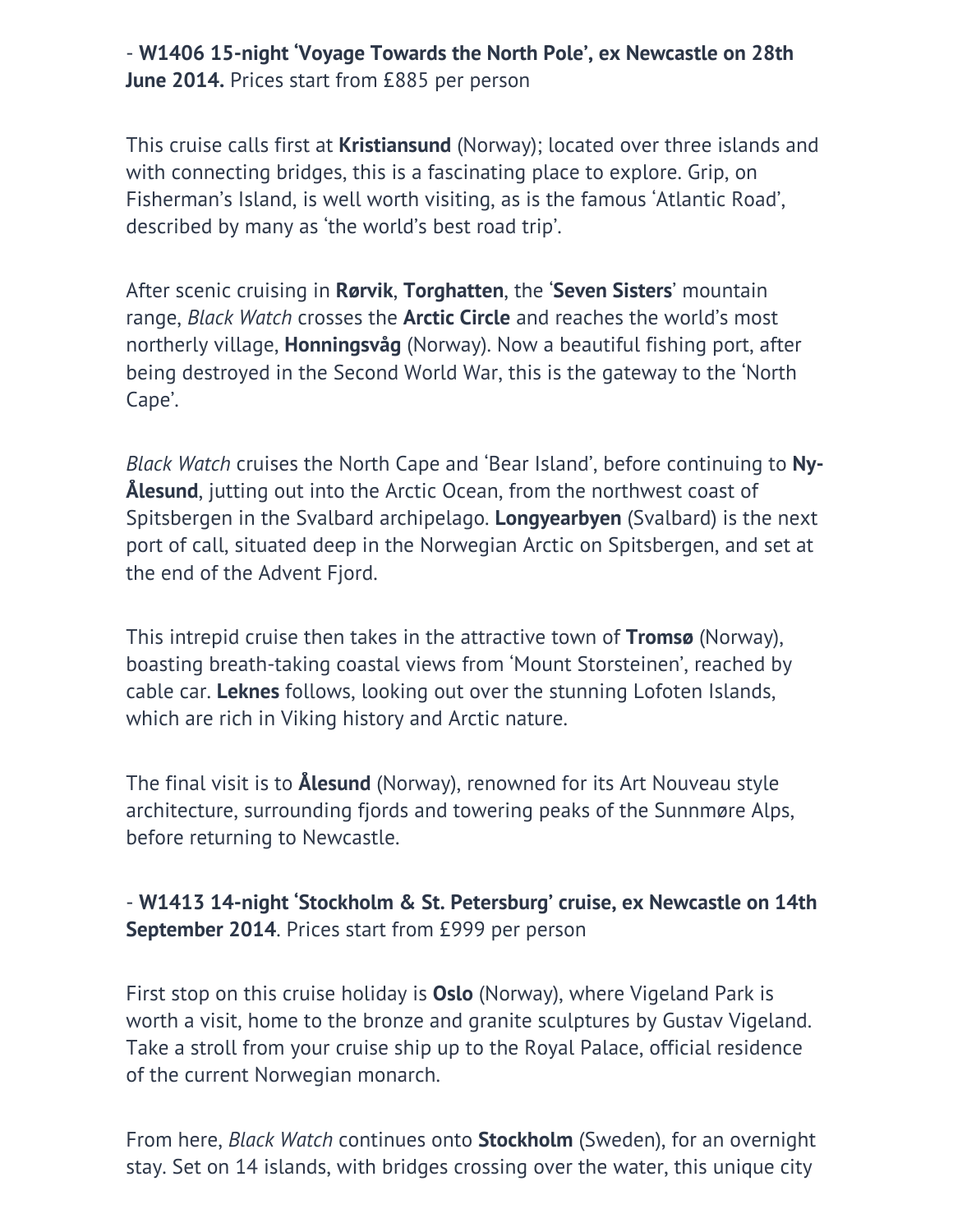is a pleasure to explore. The Royal Palace and the Drottningholm Palace here are well worth seeing, as is the 'Gamle Stan', or 'Old Town'.

After a stop at pretty **Tallinn** (Estonia), with its cobbled streets and traditional craft shops, it is onto **St. Petersburg** (Russia), for another overnight stay. This city has many iconic sights, so take time to visit the opulent Hermitage, stunning gardens and fountains of the Peterhof and Catherine Palace.

*Black Watch'*s final port of call on this 'Baltic Capitals' cruise is to **Travemünde**, for tours to **Lübeck**, a UNESCO World Heritage Site, with an historic old town, surrounded by water and gothic architecture to explore. Black Watch returns to Newcastle.

## - **W1416 15-night 'Canary Islands' cruise', ex Newcastle on 19th October 2014**. Prices start from £1,099 per person

This cruise calls first at lively **Lisbon** (Portugal); spread over seven hills, it is a delightful mix of palaces, churches and splendid bridges. The 'Ponte 25 de Abril' – similar to the 'Golden Gate Bridge' in San Francisco – is a 'must-see', and the many museums in the city are a cultural highlight.

After a stop at **Arrecife**, the capital of the volcanic island of Lanzarote, *Black Watch* continues onto **Las Palmas**, Gran Canaria, a bustling port with an historic old quarter, Vegueta. Here, guests can visit the Santa Ana Cathedral, construction of which commenced in 1500, but was not completed until some four centuries later.

**Santa Cruz** (Tenerife) is *Black Watch*'s next port of call, where a visit to the El Teide National Park is worth doing for its volcanic scenery. Also not to be missed are the 'Pyramids of Guimar' and 'Secret Garden'.

Pretty **Funchal** (Madeira) is next; from here, guests can enjoy a visit to the charming village of Santana, with its unusual triangular thatched houses, or sample afternoon tea at the iconic Reid's Hotel.

Charming **La Coruna** (Spain) is the final destination on this cruise holiday, whose streets and squares house many medieval churches, museums and restaurants, before returning to Newcastle.